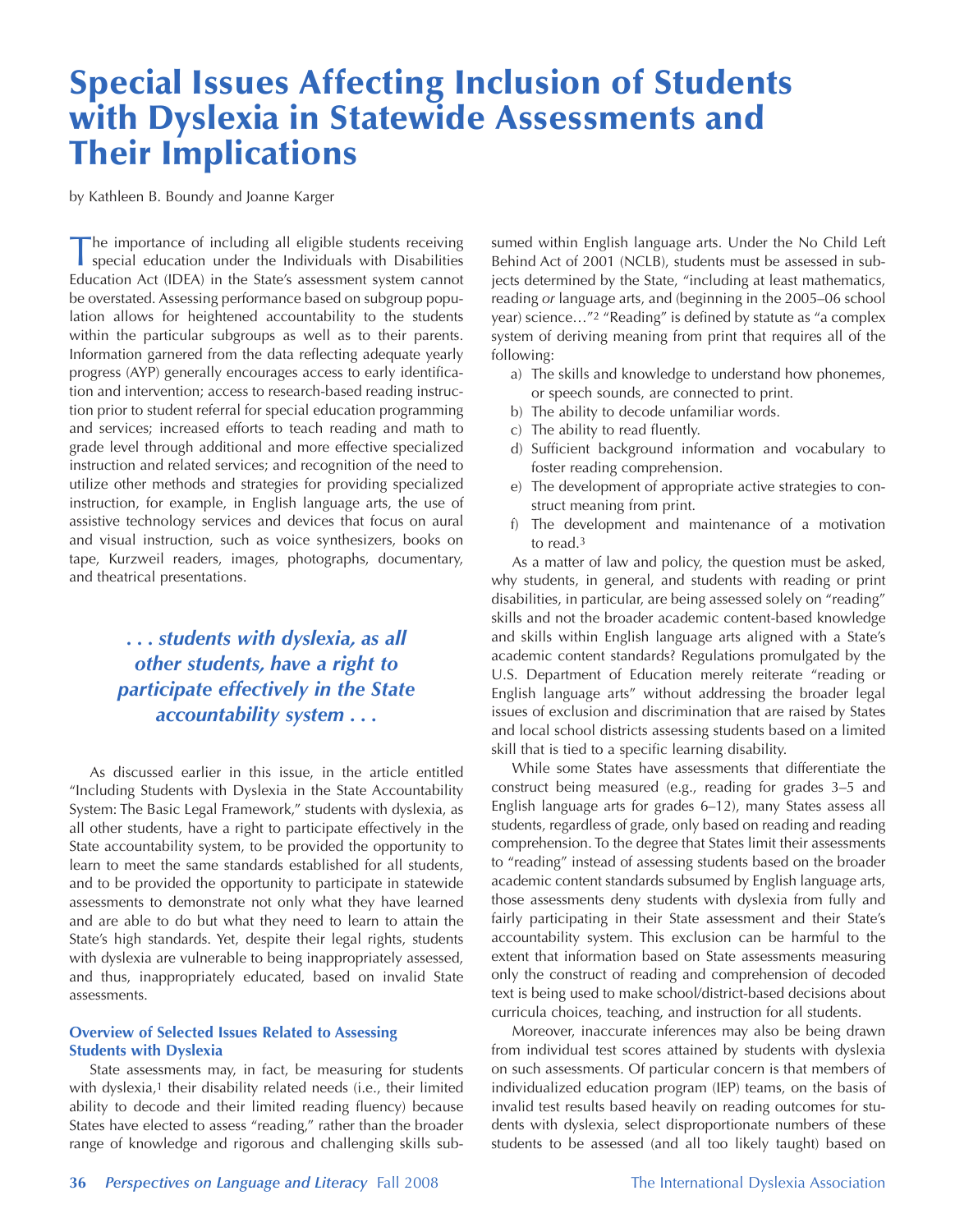modified achievement standards. While students assessed based on modified achievement standards are not precluded from graduating, their exposure to classes teaching higher order thinking skills and providing authentic learning opportunities is limited. Similarly, IEP teams may be using student performance on reading assessments to identify students for assignment in non-diploma tracks.

Because many states assess students in "reading" and not the more encompassing subject area of language arts, students with dyslexia routinely participate in State assessments without appropriate or reasonable accommodations authorized by IDEA or Section 504 of the Rehabilitation Act of 1973 (Section 504), respectively, because a "read aloud" accommodation, presumably, would invalidate the results of an assessment of "reading" and "reading comprehension."4

The dilemma of students with dyslexia is exacerbated by the lack of any statutory or regulatory definition of "multiple measures." NCLB explicitly requires that a State must establish a system of assessments that uses valid, reliable, multiple methods for measuring whether all students are reaching proficient and advanced levels of mastery of the State's academic standards.5 Instead of helping to address some of the above described issues and concerns by ensuring that this statutory requirement is given meaning consistent with the purpose of NCLB and professionally recognized technical principles of testing and assessment,<sup>6</sup> the U.S. Department of Education through its recently published Notice of Proposed Rulemaking,7 further obfuscated the meaning of "multiple measures." The Department made no reference to the Senate Report describing the use and purpose of "multiple measures" to "encourage States to move toward using new forms of assessments, such as performance based measures, for the purpose of determining AYP and for assessing the performance of children served under Title I Part A."8 Contrary to providing direction that might include a performance or project assessment that would more accurately reflect what a student with dyslexia knows and can do, the U.S. Department of Education said nothing more than that multiple measures "[m]ay include– (i) [s]ingle or multiple question formats that range in cognitive complexity within a single assessment; and (ii) [m]ultiple assessments within a subject area."9 Indeed, by reiterating what is already recognized under NCLB and its regulations, the Department does greater harm to the extent that its failure to identify additional tools and strategies is perceived as a rejection of such alternatives.10

## **Legal Implications of Not Meaningfully Including Students with Dyslexia in State Assessments Use of Inappropriate Assessment [and Teaching] Based on Modified Standards**

The strong presumption against applying lower standards to the education of students with disabilities under IDEA and NCLB is heightened by the mandates of Section 504 and the Americans with Disabilities Act (ADA). First, Section 504 and its long-standing regulations require that students with disabilities not be discriminated against or denied comparable aids, benefits, or services.11 Setting lower standards for certain students with disabilities will inevitably mean that most of the selected students will not be taught the skills and bodies of

knowledge expected for all students, at the levels expected for all students, to the extent that level of knowledge and skills are not included in the same form, depth, and rigor in the modified standards. Rather, the lower standards will set the ceiling of their education as the standards are incorporated into their IEPs and their overall instruction. Such a result violates Section 504, at least in those cases where there is not irrefutable proof that giving any such student the same access to the same level is utterly pointless.

In permitting the adoption of lower standards (i.e., less challenging, modified standards at reduced levels of difficulty) for these students on the basis of their disabilities, the NCLB regulations12 authorize an intentional classification on the basis of the students' disabilities, as well as one that has the effect of subjecting them to lower standards—both in violation of the Equal Protection Clause of the Fourteenth Amendment. Again, even if one were to concede that there are some instances where, on the basis of a student's disability, the student may be denied full access to the same level of public education as other students, this scrutiny would require the most careful tailoring to avoid overinclusion in such a category and ensure that students are not unnecessarily denied such access.

Such a case may likely be posed by students with dyslexia who may be capable of demonstrating mastery of the knowledge and skills required for all other students being assessed based on the State's regular content and achievement standards if the students with dyslexia: 1) were assessed based on broader constructs for language arts, and not merely reading and decoding skills that define their disability;13 2) were assessed using multiple measures that are designed to help ensure the accuracy of the inferences being made about the student's knowledge, skills, and levels of learning; and 3) were provided appropriate accommodations, e.g., "read aloud" services for those items that do not specifically measure decoding and comprehension based solely on decoding.

Regulations under Section 504 state that to be "equally effective," an aid, benefit, or service "must...afford [disabled] persons equal opportunity to obtain the same result, to gain the same benefit, or to reach the same level of achievement..."14 Such is not the case when a student with dyslexia who cannot decode with fluency continues to be assessed based on the narrow subset of "reading" skills and not the fuller set of skills intended to be assessed in language arts, for example, through a performance assessment that would enable the student to demonstrate his or her knowledge and skills in comprehension, inference, tone, voice, grammar, etc. To the extent that incorrect inferences are being drawn from such an inappropriate assessment and relied upon to limit a student's opportunities to learn, the student's rights under Section 504 are violated. The evidence may show, for example, that schools are relying upon such an assessment that a student with serious dyslexia cannot decode at a sufficient level of fluency to restrict instruction by focusing on lower level standards of achievement. It may also show that incorrect inferences are relied upon to limit student access to programs, courses, and curriculum providing opportunities to learn higher levels of knowledge and critical thinking skills.

#### *Continued on page 38*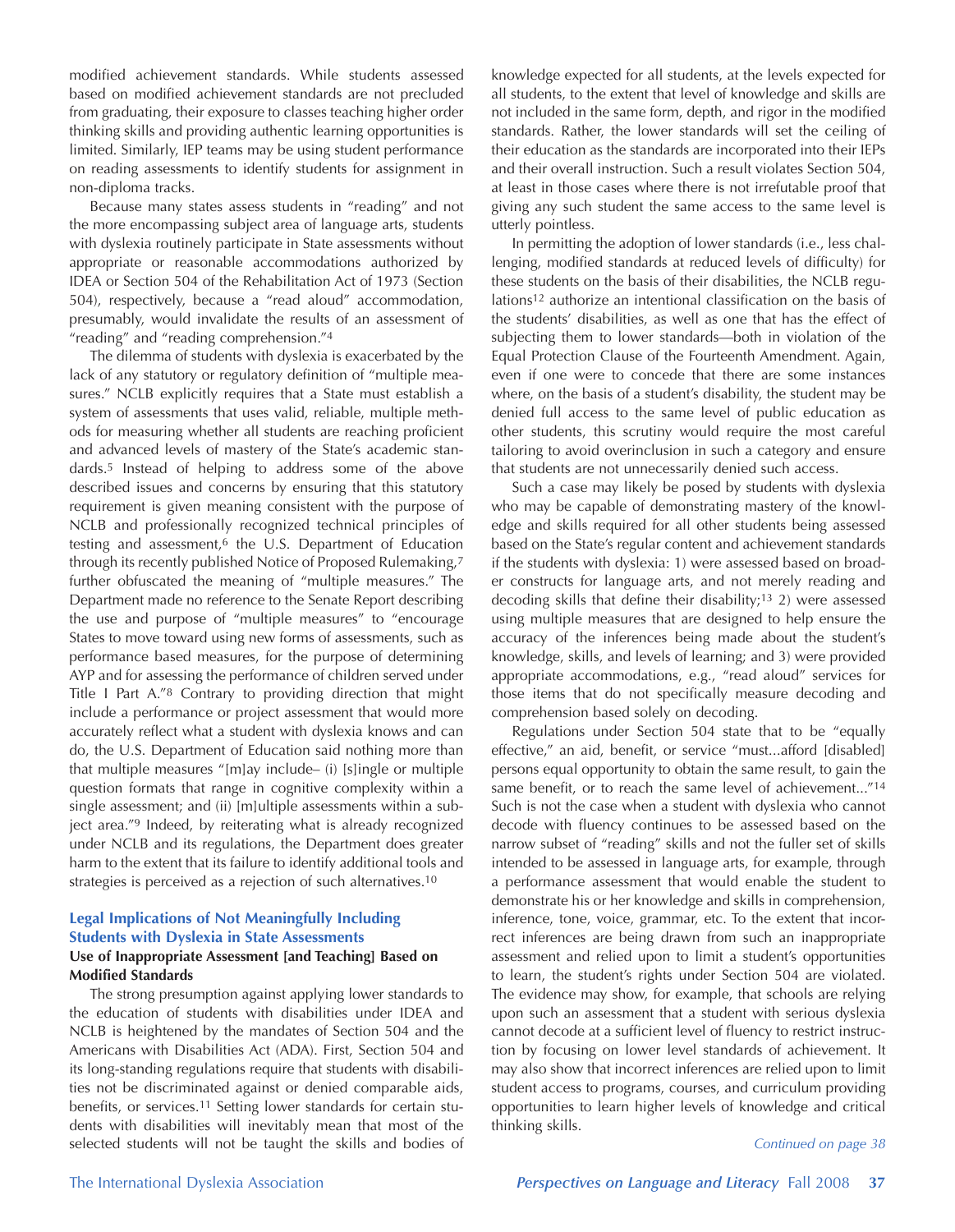### **Failure to Adopt and Implement Multiple Measures**

As noted above, the use of multiple measures of assessment is particularly important for students with dyslexia because these students would be able to demonstrate an understanding of the subject matter beyond their ability to decode particular text. Indeed, the "multiple measures" requirement of NCLB15 arguably mandates, as Section 504, that States develop an alternate assessment aligned to grade-level standards so as to enable these and other students, in particular those who because of their disability are unable to participate meaningfully in the State assessment and accountability system, to do so effectively.

It is apparent that the prime reason for having multiple measures has been largely ignored by the U.S. Department of Education,16 that is to ensure validity and reliability of the judgments about proficiency, as required by the statute and nationally recognized professional and technical standards,17 by providing *multiple ways* for students to demonstrate proficiency in the *same* skills and knowledge. As discussed above, the failure to implement and enforce this requirement properly has seriously adverse consequences for students with disabilities, for example, those with dyslexia, who are especially prone to being wrongly identified based on incorrect inferences drawn from invalid assessments that they are, in fact, unable to learn at the same level of difficulty and within the same timeframe as their peers without disabilities. To the extent that these individual students can demonstrate that their education and future livelihood have been harmed as a result of these practices, they have a basis for exploring the viability of claims of discrimination.<sup>18</sup>

#### **Failure to Provide Appropriate Accommodations**

IDEA 2004 requires that the IEP include a statement of any individual appropriate accommodations that are necessary to measure the academic and functional performance of the child on State and districtwide assessments.19 While this provision suggests using accommodations necessary for students to participate in the assessment even if the accommodations invalidate the test score, the U.S. Department of Education's most recently promulgated regulations pertaining to assessments state to the contrary. The final regulation requires States to develop accommodation guidelines for providing appropriate accommodations; to identify only those appropriate accommodations for each assessment that do not invalidate the score; and to instruct IEP teams to select for each assessment only those accommodations that do not invalidate the score.20 It is obvious that providing a student (e.g., a student with dyslexia, who, as a result of that disability, cannot read or decode text) a "read aloud" accommodation on a "reading" assessment will change the construct being measured and, thus, allow inferences that are not accurate to be drawn from the assessment results. Providing a "read aloud" accommodation to a student with dyslexia on those particular items designed to assess "reading" (i.e., decoding, phonemic awareness/knowledge, and word recognition) may not be an appropriate accommodation for these particular students.

Even if the test items were left blank or not scored, this would confirm for educators and parents the level of student performance on the state standards.

However, if a student with dyslexia were administered a broader "language arts" assessment and provided a "read aloud" accommodation for all items other than reading/ decoding, the use of the accommodation would enable the student to access information on the test as well as the test questions, and to demonstrate his or her broader knowledge of literacy and comprehension of information alternatively presented (i.e., aural, oral, through technology, or other modalities). Except when the construct being assessed by the test item(s) is the ability to "read," "decode text," or "comprehend decoded text," an oral accommodation such as "reading aloud" test items to assess a student's comprehension of information and knowledge of literary information should be considered an appropriate accommodation and not construed as a nonstandard accommodation with restrictive conditions placed upon its use.

Many students with specific learning/reading disabilities struggle greatly with decoding text, yet have strong comprehension skills when access to information is provided through alternative modes that include: auditory, tactile, visual, and a combination of auditory and visual modalities. Similarly, individuals who are visually impaired may not be able to decode text and participate in the State assessment without an accommodation that allows them access to the information and questions in the text on which their comprehension is being assessed. The failure to differentiate between decoding skills and the broader comprehension of information and range of literary knowledge that are within the scope of the academic content standards embedded in a language arts curriculum denies the meaningful and effective participation of students with specific learning disabilities, who are otherwise unable to participate. Moreover, the failure to distinguish between decoding and broader comprehension is inconsistent with the requirements of NCLB and State law, and constitutes discrimination under IDEA, Section 504, and the ADA. Furthermore, this failure to provide appropriate accommodations for those items, e.g., those on the "language arts" assessment, may likely lead the IEP team to use invalid test results to make decisions to limit student participation to alternate assessments aligned with different and reduced standards of learning.

## **Failure to Develop Alternate Assessments Based on Grade-Level Standards**

It is problematic and arguably in violation of Section 504 that so few States have developed an alternate assessment that is aligned with grade-level content and grade-level achievement standards, which students are expected to learn within the same timeframe established for all other students. An alternate assessment based on regular grade-level achievement standards (i.e., not less challenging or rigorous standards) would most likely be a performance assessment such as a portfolio or project that incorporates the high-level knowledge and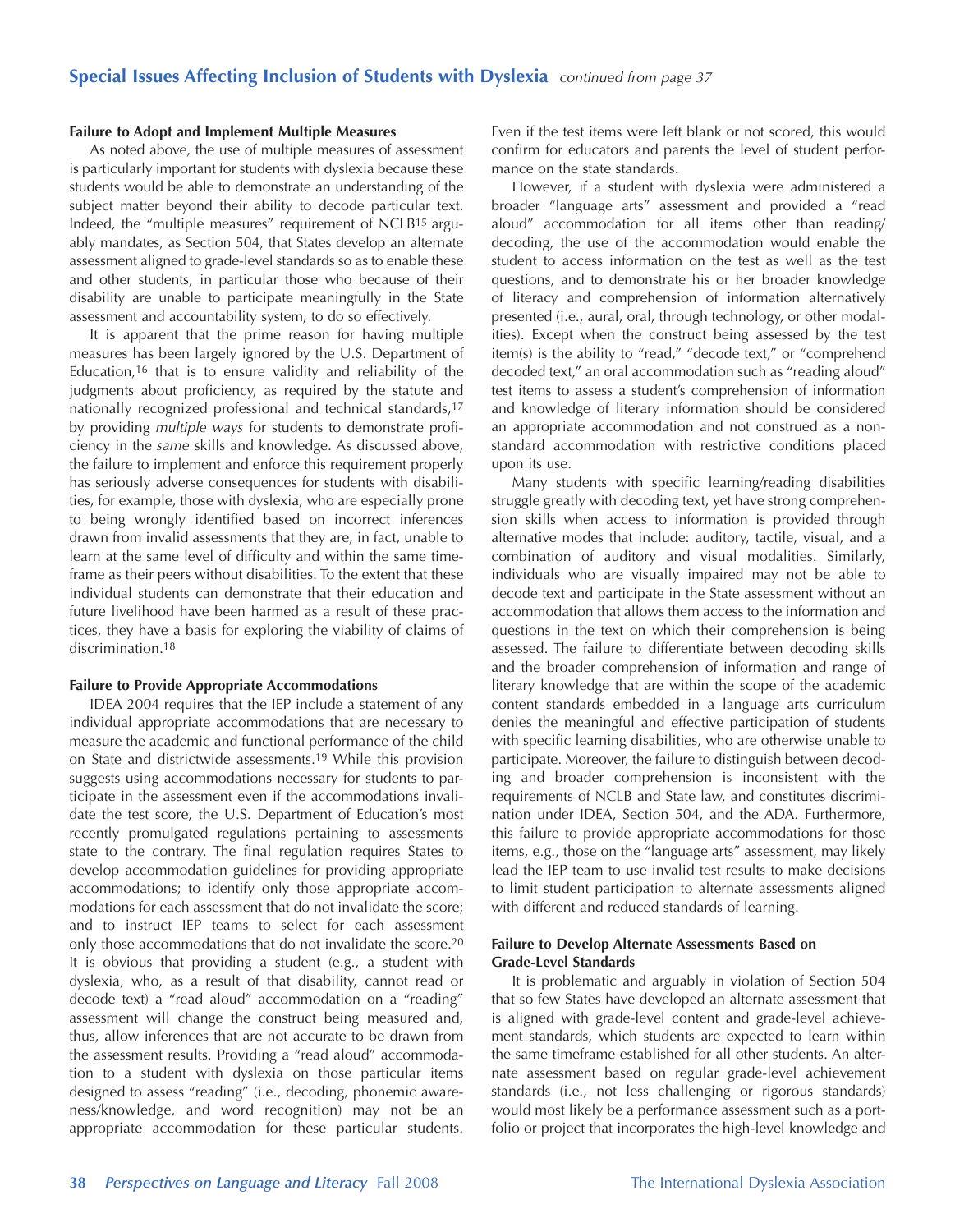skills being assessed to demonstrate proficiency and advanced knowledge and skills. It would in all likelihood be particularly beneficial for students with dyslexia or other specific learning disabilities that impede drawing accurate inferences of their actual knowledge and skills. The student with dyslexia should not be precluded from being assessed based on actual gradelevel achievement standards and thus being taught to the highest standards expected for non-disabled students because the student's disability may impede his or her ability to decode and read with fluency. The failure to provide the student with dyslexia or any student with a disability an opportunity to demonstrate proficiency on grade-level standards violates the student's rights to participate in the State accountability system through State assessments under Section 504 and the ADA. Students with disabilities who are unable to take the regular assessment with accommodations are being constructively denied the opportunity to demonstrate what they know and can do based on regular grade-level standards. These students do not fall within the definition of those covered by the 1% rule (i.e., those students with the most significant cognitive disabilities21); nor is there a basis for assuming that they are unable to learn to grade-level standards within the same school year timeframe, and must, therefore, be assessed based on modified achievement standards.

#### **Exclusion from the Four-Year Graduation Rate**

The practice of denying, on the basis of disability, a qualified student with a disability the opportunity to be included and to benefit from the use and effect of the four-year graduation rate set for all other students also violates Section 504 and the ADA.22 Failure to include students with disabilities in the "on time" graduation rate would, for example, deprive them of the effect of the incentive imposed by the requirement on schools and school districts to identify struggling students, provide them with the necessary interventions, and provide them with effective instruction by highly qualified teachers so as to ensure that they meet the same standard set for all.

Under Section 504, a recipient of federal funds may not utilize criteria or methods of administration that have the effect of subjecting qualified individuals with disabilities to discrimination on the basis of disability.23 Similarly, according to regulations implementing the ADA, a public entity may not impose or apply eligibility criteria that screen out or tend to screen out an individual with a disability or any class of individuals with disabilities from fully and equally enjoying any service, program, or activity, unless such criteria can be shown to be necessary for the provision of the service, program, or activity being offered.24 Public school students with disabilities who require special education and/or related services receive such services either through implementation of an IEP developed in accordance with IDEA or a plan developed under Section 504.25

It is unlawful to deny a student on the basis of disability inclusion in an indicator of program effectiveness (in this case, the expected four-year graduation rate) that is certainly perceived as a benefit for making schools and school districts more accountable to the affected students, solely because of that student's need for special education or related aids and services or because that student has an IEP or a plan under Section

504. The practice of excluding from or conditioning inclusion in assessments, public data reports, programs, or an indicator of effectiveness such as a graduation rate by an otherwise qualified student with a disability on the forfeiture of special education or of related aids and services to which the student is legally entitled, also violates Section 504 and the ADA.

Moreover, the requirement for individualized determinations under IDEA is violated when schools ignore the student's individual needs and automatically deny a qualified student with a disability needed programming and/or related aids and services in the four-year program that defines the general education curriculum for all students without disabilities. When an IEP team proposes that a student will take an alternate assessment on a particular State or districtwide assessment, the student's IEP must include a statement explaining why he or she cannot participate in the regular assessment and, perhaps more significantly, why the particular alternate assessment selected is appropriate.26 The same protection should be applied when an IEP team determines that a student with a disability cannot be expected to participate successfully in the regular four-year track.

# *Once the door is open to exempt school districts from meeting State accountability standards, the premise of NCLB becomes nonoperative.*

The legality of any exclusion from the State's accountability system established for all students, including being provided a curriculum and instruction necessary to attain the expected graduation with a regular high school diploma within four years, can arguably only be justified if explicit criteria are met through a decision-making process that ensures that students who are exempted from inclusion in the indicator will be taught the knowledge and skills in the general education curriculum to the maximum extent appropriate.

Once the door is open to exempt school districts from meeting State accountability standards, the premise of NCLB becomes nonoperative. It is inconsistent with the premise of NCLB to exclude from the "on-time" graduation requirement students with disabilities (e.g., dyslexia), who are *not* incapable on the basis of their disability of participating in the general education curriculum aligned to State standards, and who, through their right to free appropriate education (FAPE), receive specialized instruction tailored to their unique needs and designed to enable them to meet the same State education standards expected to be attained by all. The core structure of NCLB creates a presumption that, for all students not achieving proficient or advanced performance standards in relation to the full range of State standards, the quality of their instruction needs to be improved. Similarly, failure of students with dyslexia to meet the on-time graduation requirement suggests that the State ought to be reviewing the school or district's *Continued on page 40*